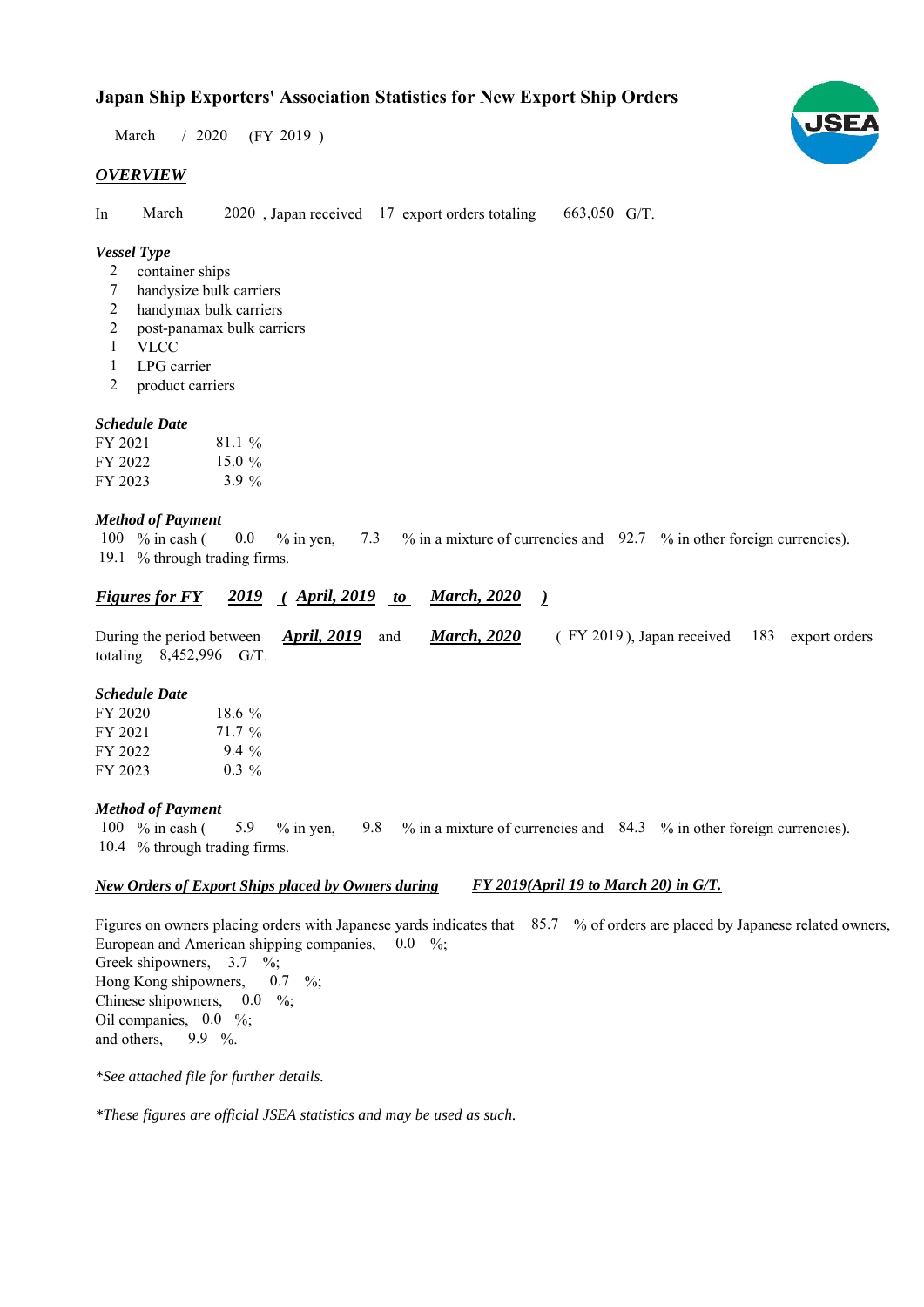# Based on Fiscal Year

No. G/T No. G/T No. G/T No. G/T No. G/T No. G/T No. G/T No. G/T General Cargos ( 29 1,936,740 7 304,490 2 19,980 0 0 2 234,000 2 46,450 13 604,920 4 280,450 Bulk Carriers 150 6,394,050 96 4,360,600 17 837,900 17 695,350 5 350,900 11 345,300 146 6,590,050 33 1,391,550 Tankers | 34| 2,356,137|| 13| 796,626| 1| 60,200| 1| 49,800| 5| 80,100| 4| 271,300| 24| 1,258,026|| 10| 401,200 Combined Carriers 0 0 0 0 0 0 0 0 0 0 0 0 0 0 0 0 Others | 1 | 1,240 || 0 || 0 || 0 || 0 || 0 || 0 || 0 || 0 || 0 || 0 || 0 || 0 Total 214 10,688,167 116 5,461,716 20 918,080 18 745,150 12 665,000 17 663,050 183 8,452,996 47 2,073,200 FY 2019 / FY2018 (%) \* 106.9 82.5 70.5 110.3 93.1 48.1 79.1 \*\* 74.9 In CGT 4,629,871 2,357,553 391,742 348,018 304,480 318,738 3,720,531 971,236 Description Apr 18 to Mar 19  $\parallel$  Apr 19 to Nov 19 December 2019 January 2020 February 2020 March 2020 Apr 19 to Mar 20 Jan 20 to Mar 20 February 2020 March 2020 Apr 19 to Mar 20

*Figures for shipbuilding orders of 500 G/T and over for export as steel vessels placed with JSEA members are covered.*

\*FY 2018/FY2017

\*\*Calendar Year 2019

JSEA (April 2020)

## New Export Orders Placed in March 2020 (FY 2019)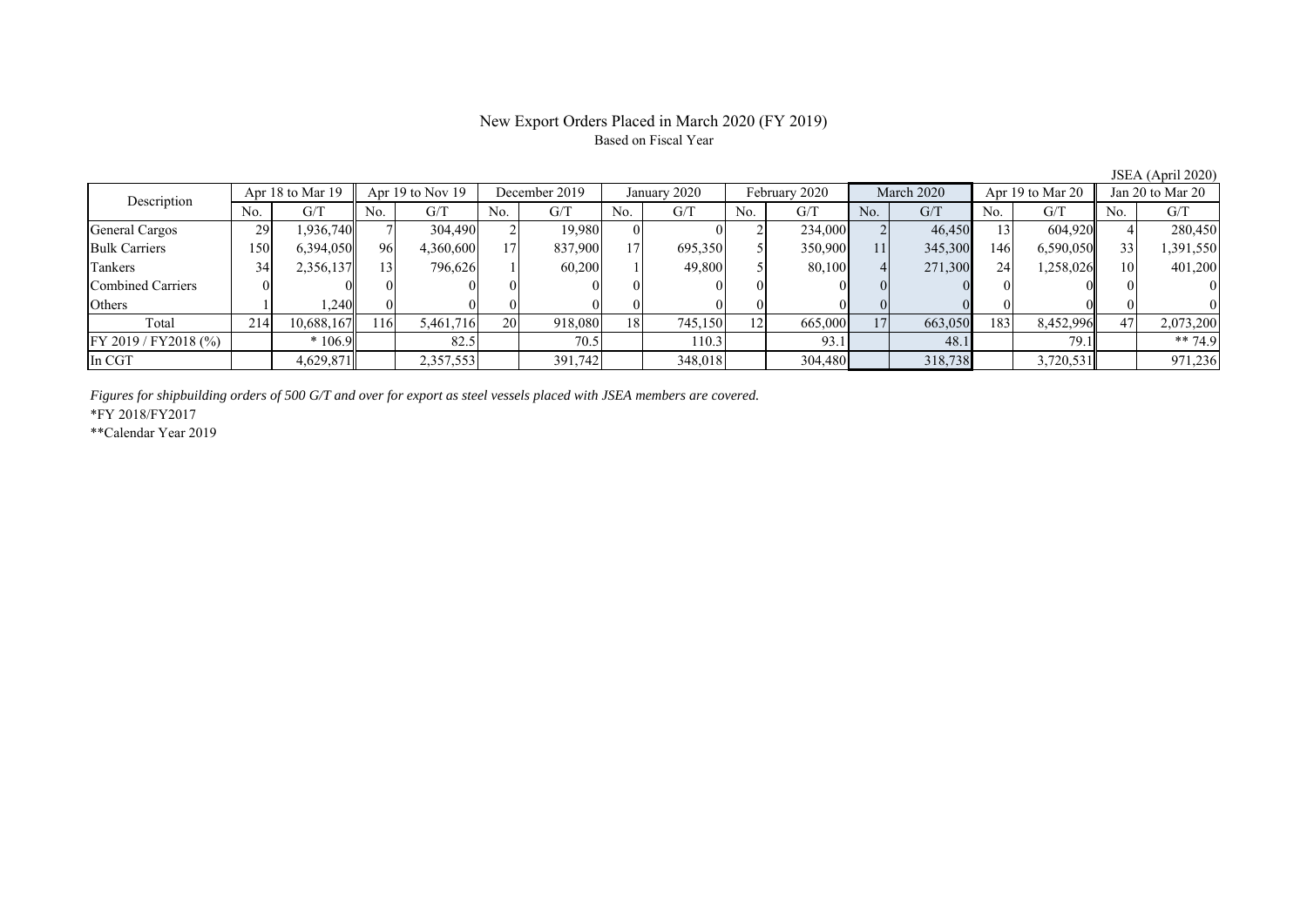### Export Ships Delivered in March 2020 (FY 2019) Based on Fiscal Year

JSEA (April 2020)

| Description          |                 | Apr 18 to Mar 19 |     | Apr $19$ to Nov $19$ | December 2019 |         | January 2020 |           | February 2020 |           | March 2020     |           | Apr 19 to Mar 20 |            | Jan 20 to Mar 20 |            |
|----------------------|-----------------|------------------|-----|----------------------|---------------|---------|--------------|-----------|---------------|-----------|----------------|-----------|------------------|------------|------------------|------------|
|                      | No.             | G/T              | No. | G/T                  | No.           | G/T     | No.          | G/T       | No.           | G/T       | No.            | G/T       | No.              | G/T        | No.              | G/T        |
| General Cargos       | 27<br>21        | 2,691,356        | 4   | 1,492,328            |               |         |              | 18,658    |               | 18,658    |                | 18,658    | 17               | 1,548,302  |                  | 55,974     |
| <b>Bulk Carriers</b> | 1161            | 4,235,101        | 131 | 5,534,190            |               | 351,991 | 27           | .386,147  | 21            | 955,345   | 21             | 965,797   | 207              | 9,193,470  | 69               | 3,307,289  |
| Tankers              | 68              | 4,127,923        | 42  | 3,067,385            |               | 132,000 |              | 375,151   |               | 331,163   | $\overline{2}$ | 108,602   | 58               | 4,014,301  |                  | 814,916    |
| Combined Carriers    |                 |                  |     |                      |               |         |              |           |               |           |                |           |                  |            |                  |            |
| Others               |                 |                  |     |                      |               |         |              |           |               |           |                |           |                  |            |                  |            |
| Total                | 21 <sup>2</sup> | 11,054,380       | 187 | 10,093,903           |               | 483,991 | 34           | 1,779,956 | 29            | 1,305,166 | 24             | 1,093,057 | 282              | 14,756,073 | 87               | 4,178,179  |
| FY 2019 / FY2018 (%) |                 | $*109.7$         |     | 138.0                |               | 74.9    |              | 226.8     |               | 117.3     |                | 91.5      |                  | 133.5      |                  | ** $135.1$ |
| In CGT               |                 | 5,410,238        |     | 4,578,098            |               | 240,156 |              | 730,323   |               | 577,312   |                | 481,772   |                  | 6,607,661  |                  | 1,789,407  |

*Deliveries of new shipbuilding orders of 500 G/T and over for export as steel vessels placed with JSEA members are covered.*

\*FY 2018/FY2017

\*\*Calendar Year 2019